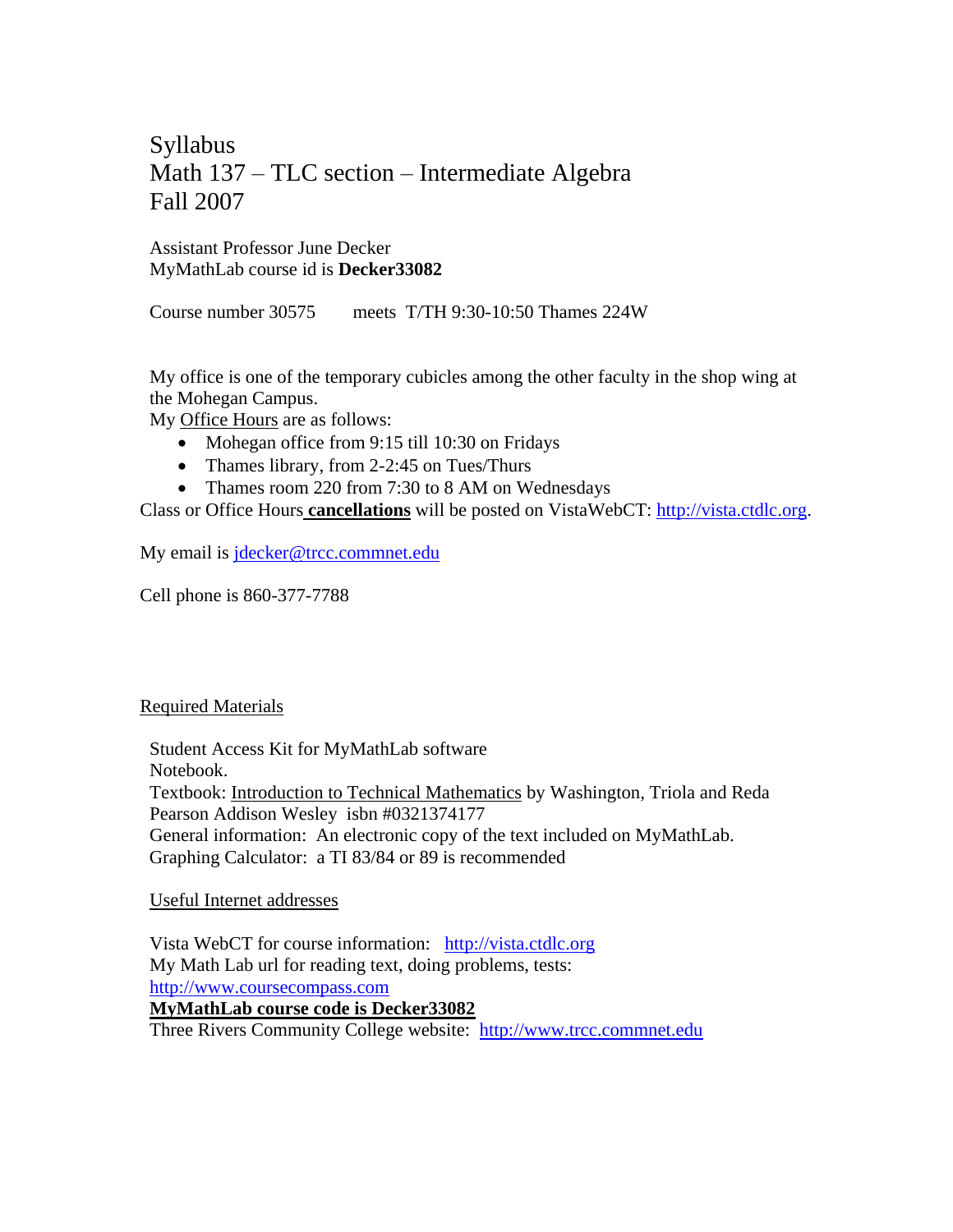## Grades

A student will receive one of the following grades: A, A-, B+, B, B-. C+, C, C-, D+, D, D-, I, F, W, P, or Audit. Determination of your grade will be based on the following:

**Exams:** There will be three exams and a comprehensive final exam.

There is no make-up on the Final. It is an in-class exam only. Regardless of the student's other grades, (s)he must earn a minimum of 50% on the Final to pass the course. Students who have successfully finished the first 3 exams, but fail to appear for the final will be assigned an "I" grade for "incomplete". It is incumbent upon the student to arrange to complete the course by contacting me.

**Activities**, Projects, Worksheets, Notebook entries, Quizzes... announced or unannounced, will be given and graded throughout the course in class. You must come to class to participate in these grading opportunities. There will be no make-ups. The grade on a late Activity assignment will be penalized 5% per calendar day. You must keep a record of your class activity in your Notebook. It will be collected for grading.

**The Study Plan and Homework** on MyMathLab is your daily homework. Briefly review the chapter being studied. Take a chapter test online. Whatever problems you did incorrectly on the test will be assigned to you in your study plan. The more material you know as evidenced by the pre-test, the fewer homework problems you have to do in the study plan.

**Your final grade will be computed by weighting the Final exam 15%, The average of the four exams as 35% The average of your Activities, etc as 35% MyMathLab homework, tests and study plan 15%**

# **Grade Equivalents**

| $\mathbf{A}$ | $93 - 100$ |              | $C_{+}$ 77.79 |
|--------------|------------|--------------|---------------|
| $A -$        | $90 - 92$  | $\mathbf{C}$ | $73 - 76$     |
|              |            |              | $C-70-72$     |
| $B+$         | $87 - 89$  |              |               |
| B            | $83 - 86$  |              | $D+ 67-69$    |
| $B -$        | $80 - 82$  | D            | $63 - 66$     |
|              |            | $D$ -        | $60 - 62$     |
|              |            |              |               |

F 59 or below